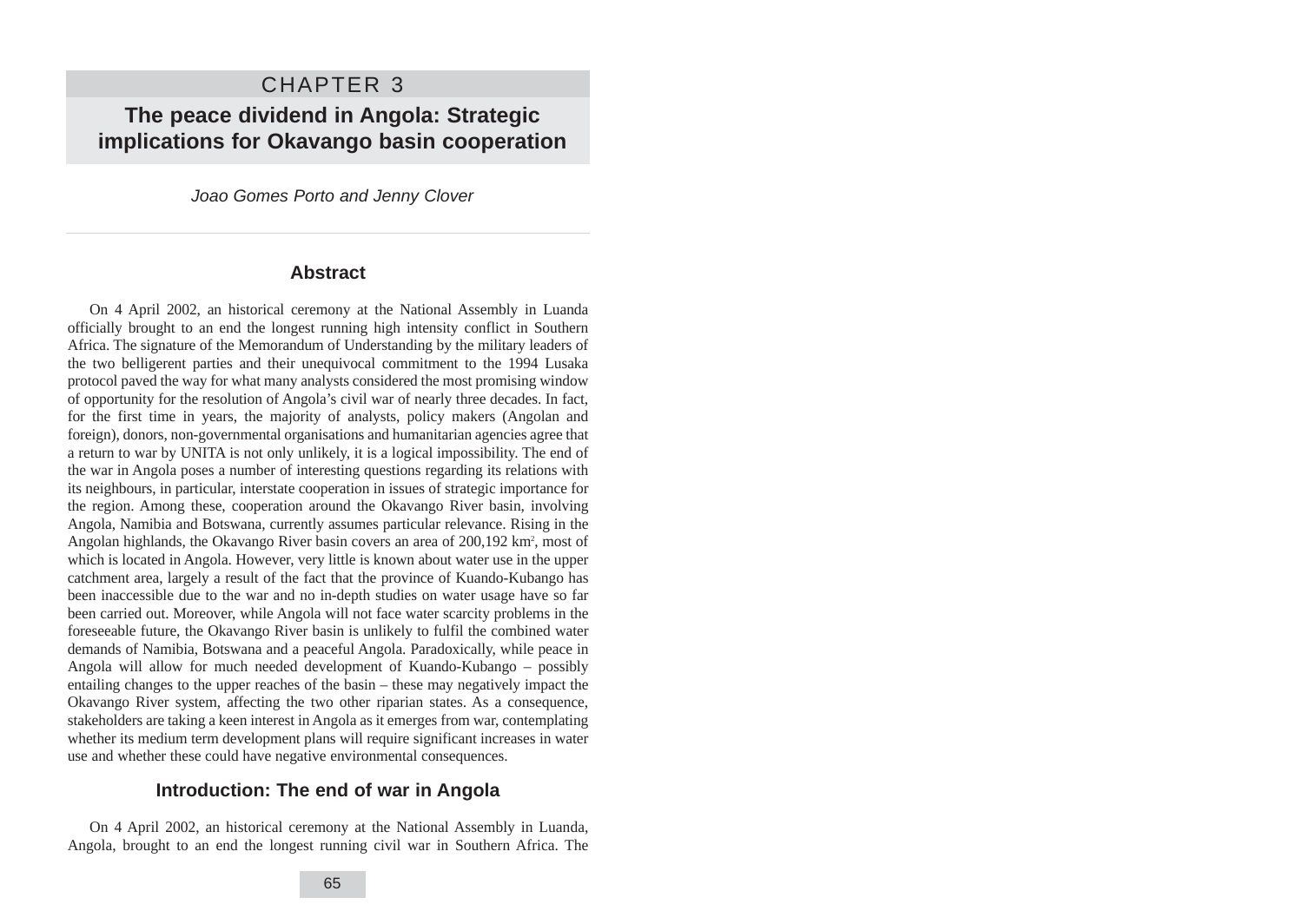# **Map 1**

**Angola showing provincial divisions in the Okavango basin region**



signature of the Memorandum of Understanding by the military leaders of Union for the Total Independence of Angola (UNITA) and the Angolan Armed Forces (FAA) and their unequivocal commitment to the revival of the 1994 Lusaka protocol paved the way for what many analysts considered the most promising window of opportunity for the resolution of this 27-year civil war. At the time of the signature of the memorandum, there was a general perception that this classic textbook case of complex, deep-rooted and protracted conflict was coming to an end. This perception was based on UNITA's impending military defeat after more than two years of unstoppable FAA advance; its leadership crisis following the death of Jonas Savimbi and other prominent UNITA leaders and, finally, UNITA's realisation that this could be its last opportunity to secure a legitimate political role in Angola's future.

Today, a year after the signature of the memorandum, a clear picture has surfaced of the extent and nature of the tasks needed to sustain and deepen Angola's recently won peace. Moreover, the various cycles of war fought in Angola since its independence in 1975 have destroyed its economy and infrastructure, leaving the majority of Angolans destitute and impoverished. The viciousness, severity and

duration of armed conflict in this Southern African country has left in its trail more than 1.5 million casualties, four million internally displaced people (a third of the population) and close to half a million refugees in neighbouring countries. The sheer magnitude of the combined challenges facing Angola is, not surprisingly, difficult to grasp:

"[A]lmost 80,000 former UNITA soldiers and around 360,000 of their family members must be reintegrated socially and economically, as must the 33,000 troops due to be demobilised from the Angolan Armed Forces. Millions of internally displaced people, as well as the hundreds of thousands of refugees outside Angola's borders, who have begun returning home spontaneously and through official movements, must be assisted to rebuild their homes and livelihoods. State administration must be extended and strengthened in all areas of the country, as we have pointed out elsewhere. State administration must be extended and strengthened in all areas of the country, and Angola's shattered infrastructure rebuilt from its current pitiful state" (Porto & Parsons 2003).

At the time the war ended, the overarching priority of the government of Angola was the quartering, demilitarisation and demobilisation of UNITA's armed forces. As a result, the Memorandum of Understanding was solely designed to deal with the military and security aspects of the conflict, regulating in detail the various steps necessary for the demilitarisation of UNITA. The parties did not feel the need to renegotiate previous peace accords (the 1991 Bicesse peace accords and the 1994 Lusaka protocol), and the memorandum was developed to deal with "all outstanding military issues under the Lusaka protocol." The quartering, demobilisation and disarmament process of UNITA began following the signature of the memorandum in April 2002 and, five months later, the parties announced that it had been successfully completed and that only the socioeconomic reintegration of UNITA's armed forces remained. On a political level, several observers interpret this as evidence of considerable and credible political will shown by both the government of Angola and UNITA to conduct this process successfully. In fact, UNITA's Management Commission (the structure created to lead the movement after the death of Jonas Savimbi) was consistent in its desire to put an end to the war and comply with its obligations under the Memorandum of Understanding. No breaches of the ceasefire were officially reported and the quartering, demobilisation and disarmament of UNITA's military forces proceeded largely in an orderly fashion. Nevertheless, and to a large extent, this was a result of the military conditions prevailing at the end of the war. At the time of Jonas Savimbi's death on 22 February 2002, UNITA's military forces were severely weakened, its regional commands uncoordinated, with its troops facing critical shortages of food and fuel supplies, among others. War weariness, disorientation at the loss of its top leadership, hunger and disease left UNITA with no alternative but to sit at the negotiation table and swiftly agree to a comprehensive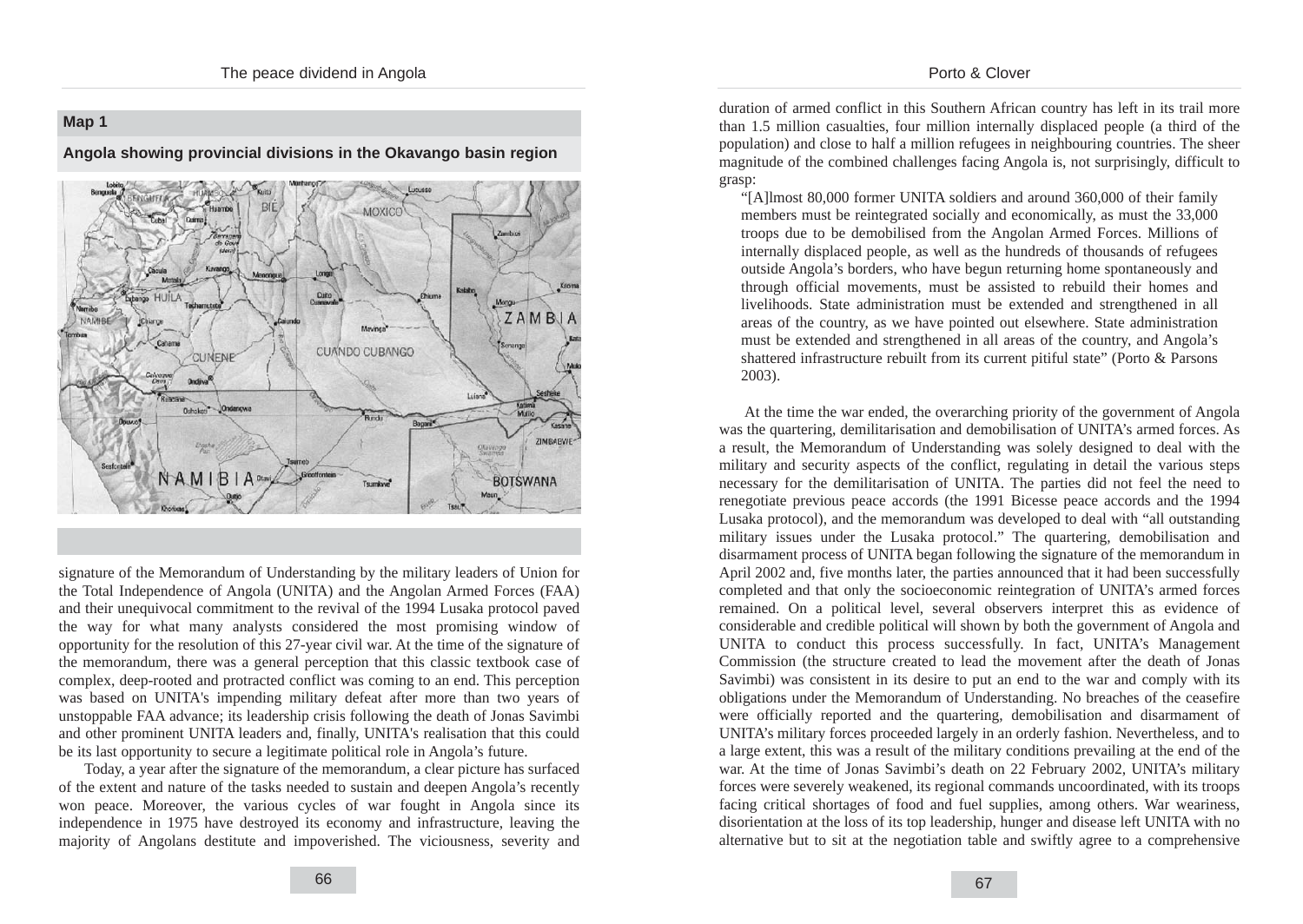ceasefire agreement in Luena. That the implementation of the Memorandum of Understanding proceeded at a similar pace should therefore not come as a surprise, for the same conditions apply.

Several timetable revisions notwithstanding, the fact that the quartering, demobilisation and disarmament process was observed should therefore not be taken as definitive and conclusive proof that the Angolan peace process is progressing swiftly and unhindered. The successful completion of this process, particularly the socioeconomic reintegration of former combatants to begin in June/July 2003, indicates at best that this process is taking its first steps. Taken as one among several of the conditions necessary for sustainable peace in the short and medium term in Angola, the resolution of the military aspect does not in itself provide protection from potential pitfalls that may undermine the successful completion of the peace process in Angola. This should not be taken to imply that there is a possibility of a return to war in Angola. In none but the most unrealistic scenarios is the possibility of a return to large-scale war in Angola discussed. In fact, for the first time in decades, the majority of analysts, policy makers (Angolan and foreign), donors, NGOs and humanitarian agencies agree that a return to war by UNITA is not only unlikely this time, it is a logical impossibility. Nevertheless, the presence in gathering areas of close to 105,000 former combatants and 360,000 of their family members (March 2003) poses challenges of a security nature that require serious and steadfast attention by the government. That a number of incidents of localised crime and banditry have been reported is evidence of this.

Angola's challenges are as great as they are varied. The resettlement of the internally displaced, the extension of the central administration to areas previously controlled by UNITA and the socioeconomic reintegration of former combatants are, among others, priority activities. Only after these are tackled will the government of Angola be able to address development priorities. Some of these will be discussed below.

# **Angola's structural indicators of crisis**

"[W]hile the war has unquestionably been the single most important constraint on development, as well as the immediate cause of the humanitarian emergency, other factors, of an institutional and policy-related nature, have exacerbated the serious situation experienced by Angola's people. The new situation therefore requires two types of action. The first is a series of peacebuilding measures in the short to medium term, aimed at promoting national reconciliation, demilitarisation and recovery. Second, however, there is an urgent need for policy reforms and institutional measures, including measures regarding the management and allocation of public resources, in order to address the other deep-seated problems that have contributed to the situation of economic malaise, widespread poverty, high mortality and social exclusion" (UN 2002).

A peaceful Angola is often considered as having all the necessary conditions to become an economic powerhouse in the Southern African region. However, the rate of socioeconomic development will be severely constrained by present structural conditions. In fact, outside the politico-military field, as was previously pointed out, Angola faces enormous challenges of a social, economic and humanitarian nature. According to the UN country assessment (UN 2002), some of these medium to longterm challenges include:

Porto & Clover

- reduction of urban and rural poverty through policies that promote improved access of the poor to employment and other resources;
- adequate response to high levels of urbanisation and other demographic problems;
- economic diversification, away from excessive oil dependence through policies that promote development of the non-oil sectors;
- rebuilding of social sectors, with particular emphasis on basic social services;
- mounting of an effective national response to HIV/Aids;
- development of political participation and democratic accountability;
- strengthening of public administration, including systems for ensuring rigour and transparency in the management of public resources.

Angola's population is some 13.1 million with a growth rate of approximately 2.9%. Indicators show that the incidence of poverty in the country is among the worst in the world – not only in terms of income levels, but also in terms of the provision of public services such as health and education. Disparities in income have continued to increase sharply since the mid-1990s with the richest 10% enjoying a marked increase in wealth and the poorest 10% a dramatic decrease in wealth during this period. Inadequate nutrition, contaminated water and rapid urbanisation in a context of virtually no urban planning or urban infrastructure have created an environment in which the risk of disease is high. Angola is currently ranked 161 out of 173 countries on the UNDP's *Human development index*. Children under 15 years comprise over half of Angola's population, and 20% are under the age of five. It is the youth who have borne the brunt of displacement and growing impoverishment, suffering catastrophic loss in terms of family members. More than one million children are believed to have no access at all to education or health facilities.

Mainly as a result of the war and deficient economic policies, Angola is placed at the bottom of the development ladder, described as an "economy under siege", with an economic performance that is at its lowest level since independence in 1975. This is where the paradox, as well as the challenges lie, for Angola possesses an unparalleled natural resource endowment in the form of fertile and varied agricultural lands, rich fishing and forestry resources, large reserves of oil, gas, diamonds, iron ore and gold, as well as strong hydropower potential. For the last three decades, what was once a diversified and prosperous economy (Angola produced surplus coffee, sisal and cotton for export, had a growing light industry, as well as a strong mining sector) has been gradually destroyed as a consequence of almost uninterrupted war, as well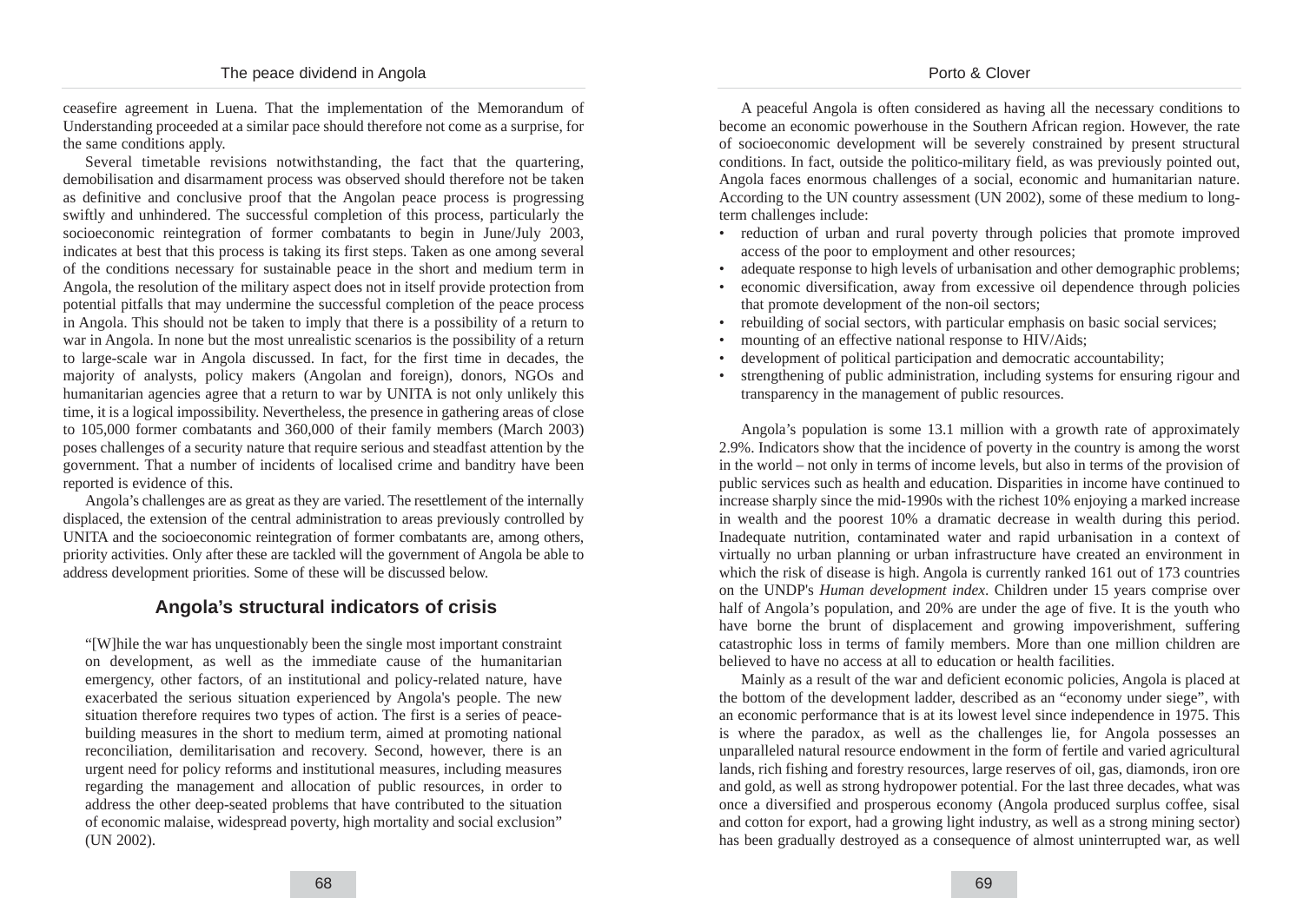as bad policy choices at central level. These have resulted in escalating macroeconomic instability. According to the Economist Intelligence Unit, Angola has 2.1% of real gross domestic product (GDP) growth and a consumer price annual inflation of 325%. The bulk of Angola's GDP, however, is related to the off-shore oil industry, which contributes 60.3% to GDP, as will be discussed below.

Both the oil sector and the diamond sector have grown exponentially in the last 30 years, making Angola one of the largest diamond producers and the second biggest oil producer in sub-Saharan Africa. The oil sector, in particular, has benefited from a number of new discoveries placing Angola in the coveted position of having the largest reserve growth in the world and putting it in the first place among the world's top 15 oil finders. A vast number of oil companies are involved in Angola's oil business, and side by side with the supermajors (Total Fina Elf, Chevron, Exxon Mobil, British Petroleum, Texaco and Shell), a large number of independents (ENI, C-T, BHP, Ranger, Conoco, Ocean, ROC, PetroGal, among others) are involved, as well as a number of national oil companies. Production forecasts for 2001 were 755,000 barrels per day, 1.4 billion barrels per day for 2005 and 1.8 billion barrels per day for 2008, placing Angola among the world's top producers of oil. Coupled with an important number of new discoveries, the opening of the Girassol field has substantially increased production levels. In addition, the projected construction of a new refinery in the coastal city of Benguela with a forecasted production of 200 million barrels per day has created new opportunities and excitement around this very lucrative and dynamic sector. Furthermore, the government's intention of developing natural gas exploration with the construction of a liquefied natural gas (LNG) terminal in Luanda has made this a very attractive business opportunity for foreign investors.

Yet, although Angola's oil sector has operated with considerable success for the last three decades and has been relatively unaffected by the war, its growing revenues have not trickled down to society as a whole, having been used to finance the war effort to the detriment of all other areas. Controversy surrounding extra-budgetary spending and the lack of transparency in public finances (particularly in the oil business) have prompted strong international pressure from bilateral donors as well as the Bretton Woods institutions (the World Bank and the International Monetary Fund) for greater transparency in public finances. The government of Angola finally agreed to a nine-month staff monitored programme (SMP) in April 2000, which was subsequently extended to June 2001. While the findings of the programme reflect the central challenge facing Angola, the pace of state reform has been disappointingly slow and macroeconomic stability, as well as greater transparency have not been attained.

Nevertheless, while the oil industry has consistently grown, the formal economy in Angola has progressively shrunk, and is at present largely dysfunctional and stagnant. As a consequence, the informal economy – and therefore the non-regulated sector – has grown exponentially. A paradigmatic example is the largest open-air market in Africa, the Roque Santeiro, located just a few miles from the centre of the capital city, Luanda. Moreover, the protracted civil war has had catastrophic consequences for all other sectors of the economy, in particular agriculture. The country's annual cereal consumption stands at 1.3 million tons, yet it manages to produce only 500,000 tons of food annually. Paradoxically, while agriculture accounts for 76% of Angola's labour force, it contributes a mere 12% to Angola's GDP. The balance is imported and donated by international aid agencies such as the World Food Programme (WFP). In fact, more than one million people, and in particular those internally displaced, survive on the basis of food assistance provided by international relief agencies. Targeting and monitoring of food assistance are guided by interagency vulnerability assessments conducted under the Vulnerability Analysis and Mapping Unit of the WFP. Because agricultural assistance is required in almost all locations, the government is attempting to kick-start this sector.

In addition, the war has seriously affected the road and rail infrastructure in Angola and has made a large proportion of fertile agricultural areas inaccessible. A road network that totalled 75,000 kilometres, of which 8,000 kilometres were asphalted, is in a state of disrepair making it very difficult and highly dangerous to transport people and goods by land. The same applies to the rail network, one of UNITA's favourite targets during the civil war. Port facilities are still operating in Luanda, Lobito and Namibe, catering for an economy that is highly dependent upon imports following the collapse of the domestic manufacturing and agricultural sectors. Transportation by air has become the only viable connection for humanitarian aid delivery, as well as for the oil and diamond industries.

The health situation in Angola continues to worsen. Public health services are so severely debilitated as to be effectively non-existent, with most healthcare provision outside of the main centres, consisting of only the most basic services, having been left to NGOs and church groups. There is only one paediatric hospital in the whole of Angola (situated in Luanda), but even its facilities and resources are limited. Children are often forced to share a bed with two or three others, and no meals are provided. According to UNICEF and the UNDP *Human development report 2000,* Angola's basic indicators were among the worst in the world – one mother in five died while giving birth, and 42% of all Angolan children were underweight for their age. Among the displaced, rates of infant and under-five mortality (236 and 395 per 1,000 live births) are much worse than the already catastrophic national rates of 166 and 292 out of every 1,000 live births, respectively, which are themselves among the highest in the world. Malaria is a leading cause of mortality among children under the age of five, followed by diarrhoeal infections, malnutrition and respiratory infections. More than 50% of children are stunted. In the past two years, because of continuing insecurity, conditions have deteriorated further. An increasing number of moderately malnourished children have appeared at supplementary and therapeutic feeding centres, including a disturbingly high percentage of children between 5 and 12 years, a vulnerable group often undetected by routine nutritional surveys. Vaccination campaigns have not reached many areas, especially during the past few years,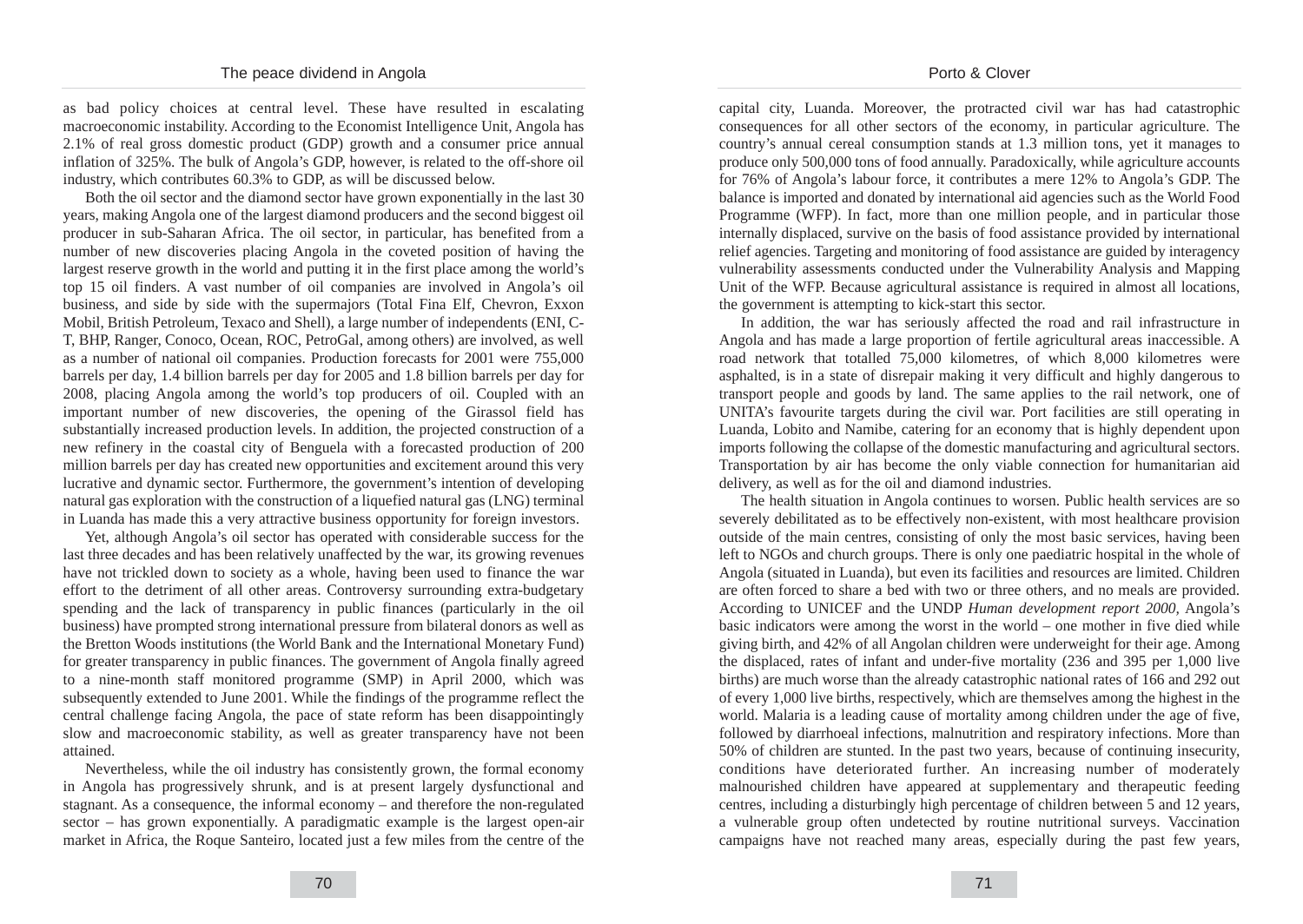#### The peace dividend in Angola

resulting in periodic outbreaks of polio and measles. Fewer than 40% of children receive routine immunisation for diseases that can be prevented through vaccination. Access to basic services is extremely poor with 69% of the population having no access to clean water and 60% without access to sanitation.

HIV/Aids threatens to overshadow these traditional health problems, and as in the rest of Southern Africa, is likely to become the single most serious threat to the health and well-being of Angolans. The development of the disease will place further strain on health services, further impoverish households and create yet more orphans. Although exact figures are not available and the incidence of the pandemic is probably grossly underreported, especially outside of Luanda, close on 8,000 children are thought by UNAIDS to be infected with the virus and an estimated 98,000 of under 15-year olds have lost a mother or both parents to the disease.

Education levels also present a serious situation with 58% of people over 15 being illiterate, and school enrolment as a percentage of the total school age population at a mere 25%. Since 1998, 80% of the schools in Angola have been destroyed or abandoned. Some teaching takes place at understaffed and underequipped schools in the provinces, though most of these schools are in an advanced state of disrepair. There is a general scarcity of teachers. It is only in Luanda that children stand a chance of getting an adequate education, but here too there are severe constraints – less than half the teachers are adequately trained, there is a serious lack of classroom space, and teacher/pupil ratios can be as high as 1:80. Failure rates are high, and few children enter high school. Less than 10% of children are registered at birth, and the lack of documentation limits access to education, health facilities and employment. Aside from this, in a country that has an official poverty rate of 67%, few parents can pay for education. The government has reported that 70% of children between six and 14 years run the risk of being illiterate. The government has consistently spent below 15% of its budget on the social sector – in some years below 10% – and most of this is paid in salaries and for the administration of the health and education sectors.

# **The current humanitarian crisis**

Protracted internal strife for more than 27 years has left thousands dead and many more orphaned, widowed and disabled as a result of the direct and indirect effects of war. The pervasiveness of the conflict over the past two decades has resulted in a near continuous movement of people, causing cyclical waves of displacement. By the time of the Bicesse accords in 1991, there were about 800,000 internally displaced people and 425,000 refugees in neighbouring countries. Only a fraction of these returned to their areas of origin. When the war resumed in 1992 and combat spread to major urban centres, between 1.3 to two million Angolans fled their homes, mostly to provincial centres and to Luanda. In the four years of 'no war no peace' that followed the signature of the Lusaka protocol, very few displaced people returned because of continuing insecurity and lack of confidence in the durability of the peace process. By the end of 1997, humanitarian agencies estimated that more than one million were still displaced, despite the limited resettlement that had occurred after the two peace agreements.

The resumption of armed hostilies at the end of 1998 aggravated the problem exponentially. Since then an additional three million people (mostly young families, unaccompanied children, and the elderly) have been forced from their homes and been on the move almost continuously. During the period from mid-2001 to early 2002 many civilians were forcibly removed from rural areas, particularly in the east of the country, as part of an FAA strategy to deprive UNITA forces of civilian sources of food. By mid-2002, a third of the population, about 4.3 million people, were displaced and the conditions under which they lived were appalling. Only 1.4 million of the internally displaced people (or *deslocados*) had been confirmed by humanitarian organisations for assistance, and of these some 600,000 were living in temporary resettlement sites and more than 436,000 in camps and overcrowded transit centres. Internally displaced people were found widespread throughout all 18 provinces, with the largest concentrations (running along a vertical axis from Uige south toward Huila) in the provinces of Malanje, Huambo, Huila and Bie. The concentration of displaced people in urban areas under government control has been the primary cause of rapid urbanisation – an estimated 60% – and a dramatic humanitarian situation in urban areas. According to the UN country assessment of 2002:

"[I]n the urban areas, 63% of the population was living below the poverty line (equivalent to \$1.65 a day) in 2000 … the proportion of the urban population living below the extreme poverty line (equivalent to 75 US cents a day in 2000) doubled between 1995 and 2000, reaching almost 25%. This dramatic increase in extreme poverty was closely related to the influx of destitute IDPs into the cities, in a context where urban jobs and income-generating opportunities have been limited by the depressed state of the non-oil sectors of the economy" (UN 2002).

Before the Memorandum of Understanding, aid reached only 10 to 15% of the country largely as a result of logistic constraints (the poor state of airstrips and roads), the precarious security conditions, in the form of attacks on civilians and vehicles, and the presence of landmines. Humanitarian organisations had access to only 60% of the 272 locations where displaced people were concentrated and to approximately 73% of reported displaced populations. With the end of the war, security and accessibility have increased significantly (approximately 40 to 50% of all humanitarian assistance must still be delivered by air), resulting in a new set of opportunities and challenges for the humanitarian community. Despite this, logistic constraints continue to hamper humanitarian operations – airstrips, roads and bridges need repair or rebuilding, and demining activities must continue.

Although the peace process advanced rapidly during 2002, the level of internal displacement remained high with thousands of displaced people emerging from the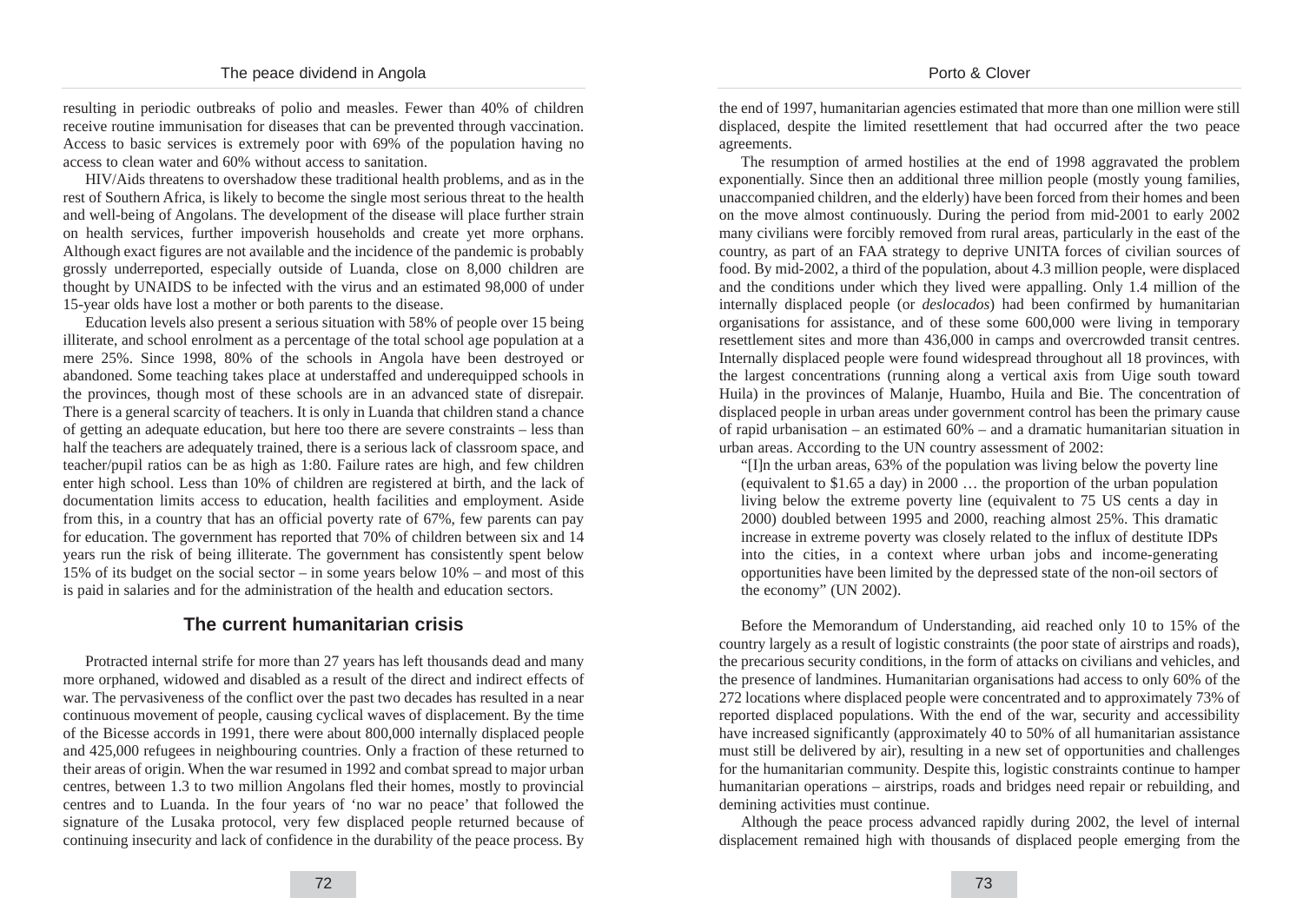#### Porto & Clover

bush, often in appalling conditions after having suffered extended periods of hunger and being subjected to harassment, looting and physical assault. In many areas, catastrophic malnutrition rates of more than 45% were recorded among the newly arrived populations. The reason for the starvation was not just conflict, but the particular way in which the war of counterinsurgency was fought, especially in the six months prior to the end of the war. Tens of thousands of civilians living in military contested areas were systematically attacked by armed elements and relocated, sometimes forcibly, into municipal and provincial centres where international agencies provided life-saving assistance. People were not able to settle and they were not able to cultivate land.

While limited numbers of internally displaced people returned to their areas of origin, a considerable proportion continue to move towards areas where humanitarian operations are under way in search of assistance. In many cases spontaneous return movements were temporary, with family members returning to villages to gather information about the situation or to build shelters and prepare agricultural land. By August 2002, more than 100,000 displaced people had already started to return to their areas of origin throughout the country, and an additional 450,000 were likely to return home by the end of the year. Demobilisation and reintegration of former combatants, the return and resettlement of displaced populations, and increased threats of landmines had resulted in a rise in the need for humanitarian resources in the short term. At the end of August, the UN Office for the Coordination of Humanitarian Affairs (OCHA) reported that approximately 80,000 former combatants, accompanied by 300,000 dependants, remained in the family reception areas.

The approval of the Emergency Resettlement and Return Programme by the government of Angola in June 2002 was a critical step in developing a concerted approach to the looming humanitarian catastrophe. In order to tackle the current emergency, an interagency rapid assessment of critical needs was conducted. The assessment was conducted in 28 locations in 12 provinces and, in the process, several important road corridors were cleared for humanitarian operations. The programme prioritised the return, resettlement and social reintegration of those who had been identified by humanitarian agencies. Its target group included more than 1.5 million people (approximately 310,000 families), as well as assistance to 350,000 former UNITA combatants and their family members.

The substantial humanitarian operation in Angola became the most expensive in the world during 2002 with 10 UN agencies, 100 international NGOs and more than 420 national NGOs, either active or registered in 13 sectors, providing assistance to two million Angolans. Eleven technical ministries and departments and all provincial governments are involved in humanitarian assistance. Overall coordination is undertaken by the Ministry of Social Affairs and Reintegration (MINARS) on behalf of the government and the OCHA, which serves as the coordinator's secretariat. The government and humanitarian partners adopted a rights-based strategy in the 2002 appeal to ensure that assistance was provided in accordance with core constitutional principles and on the basis of international standards. By the end of 2002, 1.1 million

displaced people had resettled or returned to their areas of origin, although only 15% had done so as part of an organised plan and only 30% were living in areas where the preconditions specified in the norms were in place.

Conditions had generally stabilised by the start of 2003, resulting in the closure of therapeutic feeding centres and the withdrawal of many NGOs. The situation with regard to access has only worsened, however, as the rainy season has set in, with many quartering areas (since the disbandment of UNITA called gathering areas) difficult to access and at least one, Sambo in Huambo province, cut off from assistance due to a serious landmine incident. The WFP continues to distribute food aid to populations in the gathering areas, as does the government, as well as seeds and tools. Nevertheless, the humanitarian caseload is unlikely to decline significantly until the harvest in April 2003. The number of people requiring food assistance remains high at 1.8 million and an additional 300,000 may require assistance during the first quarter of the year.

The number of Angolan refugees is also a cause for concern. At the beginning of 2002, there were some 467,000 Angolan refugees in the neighbouring countries of the Democratic Republic of Congo, Zambia and Namibia. Formal repatriation programmes have not yet begun, but by mid-December, about 86,000 were estimated to have returned spontaneously, the majority to areas where basic conditions for return were not in place.

### **The 'lands at the end of the earth': Overview of the Kuando-Kubango province**

The high-altitude and vast province of Kuando-Kubango covers an area of 200,000 km2 and is sparsely populated. Known during colonial times as 'the lands at the end of the earth', Kuando-Kubango has a variety of different climates, ranging from tropical in the north to semi-desert in the south. Most of its 140,000 inhabitants engage in subsistence agriculture (growing massango, massambala, corn, cassava and beans) and cattle, sheep and goats are the main livestock. In terms of water usage, as highlighted by the UNDP, "current use of the basin's water resources are limited to water supplies to small regional centers and some small scale floodplain irrigation" (GEF 2000). In addition, since independence in 1975, there have been no considerable developments and investments related to the Cubango and Cuito headwater rivers. A 1995 provincial rehabilitation plan indicated that the province's development would entail a considerable investment in water supply, sanitation, agriculture and transport. These are still to be undertaken.

Traditionally a UNITA stronghold, this province was subject to a major government offensive during 2001 and early 2002. Having ensured that the borders with Namibia and Zambia were cut off as supply routes to UNITA, FAA hunter battalions implemented follow-up operations sending UNITA forces into Moxico province. A large number of landmines were laid along the borders as a precaution, and mine infestation has been reported throughout the province, including in areas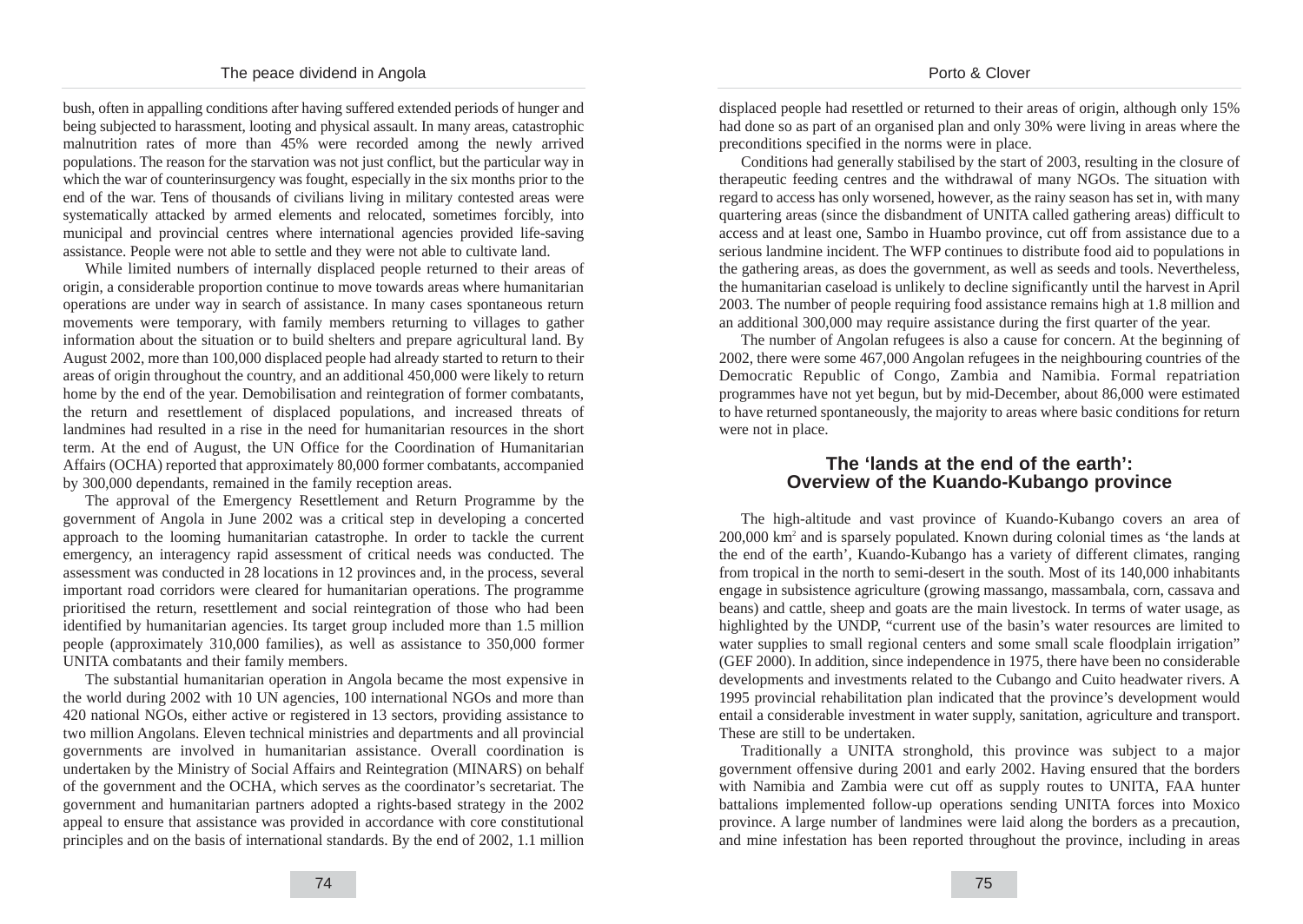near Menongue and Cuito Cuanavale. Largely as a result of this last phase of the war, there are now 66,431 confirmed and 204,024 unconfirmed internally displaced people in the province (OCHAAngola 2002b). Humanitarian organisations have been present only in Menongue (the capital) for the past two years. All roads outside the existing security perimeters are in poor condition and the Cuito Cuanavale airstrip requires repair. The OCHA was only able to enter Caiundo, Mavinga and Savata in April 2002 to conduct a rapid assessment of critical needs, during which the roads from Menongue and Cuito Cuanavale to these locations were opened for humanitarian operations. Access to Mavinga is very difficult as a result of destroyed infrastructure and the fact that roads remain heavily mined.

The assessments conducted by the OCHA revealed high levels of malnutrition, in particular in the quartering and family reception areas in the province. In addition, although recent mortality and morbidity rates are unavailable for the province, the assessment found that the main causes of death and illness are malaria, anaemia, tuberculosis and malnutrition. The OCHA reports that, since January 2002, 2,307 new displaced persons have been confirmed. Temporary resettlement continues for new arrivals at Menongue (OCHA Angola 2002a). These waves of depopulation and displacement in Kuando-Kubango have the potential to affect the hydroenvironmental integrity of the source. In fact, some of the main threats to the Okavango River basin arise from patterns of unsustainable development, including overgrazing resulting in accelerated land and soil degradation in Namibia and Botswana; unplanned developments in Angola along the demined transport routes/ corridors in the Cubango and Cuito sub-basins as post-civil war resettlement occurs; and finally, pressure for new and increased abstraction of raw water to service urban expansion and irrigated agriculture.

To face the current situation, the Kuando-Kubango provincial government has identified the following priorities under a provincial emergency plan of action:

- *agriculture and food security* improve food security by distributing land and providing agricultural inputs and technical support, and promote reforestation in resettlement areas;
- *health and nutrition* reduce child morbidity and mortality for malaria;
- *water and sanitation* improve sanitation by constructing pit latrines in areas with high concentrations of internally displaced people, and conduct awareness and information campaigns on safe water and excrement disposal;
- *education* expand access to education by building emergency schools in resettlement areas;
- *protection* provide displaced people with proof of identity;
- *mine action* reduce mine accidents by demining resettlement sites and access routes and conducting mine awareness campaigns; and
- *resettlement* support the resettlement of 4,000 families in compliance with the norms, and establish a reception area for new displaced people arriving in Cuito Cuanavale.

### **The peace dividend in Angola: Strategic implications for Okavango basin cooperation**

"[T]he Okavango River Basin remains one of the least human impacted basins on the African continent. Mounting socio-economic pressures on the basin in the riparian countries, Angola, Botswana and Namibia, threaten to change its present character. It is anticipated that in the long term this may result in irretrievable environmental breakdown and consequent loss of domestic and global benefits" (GEF 2000).

"[V]ery little is known about the water use in the upper catchment, because the Angolan civil war has prevented any baseline data from being collected … ironically, *a possible peace dividend will be the development of the upper basin, which in turn will negatively impact on one of the last pristine river systems in Africa"* (Green Cross International 2000 – authors' emphasis).

Part of Angola's regional strategic importance stems from the fact that it is the main contributor to the Okavango River basin. As can be seen in map 1, the Cubango and Cuito headwater rivers originate in the Angolan province of Kuando-Kubango. Flowing southwards, these two tributaries converge and run along the border with northern Namibia. At the point where the Cubango and Cuito rivers meet, they become the Okavango River, entering the Caprivi Strip in Namibia 50 kilometres downstream before flowing into Botswana. In fact, as pointed out by the UNDP, "the economic and ecological vitality of the Okavango River Basin and its associated wetlands depends upon the detailed character (timing, volumes, duration) and quality of the annual flow regime generated in the source catchments of Angola" (GEF 2000). The Okavango basin straddles sub-humid climatic zones in Kuando-Kubango to arid climatic zones in northern Namibia and Botswana.

Water is one of Angola's richest assets and its efficient use holds the key to equitable social and economic development. Most specialists consider that Angola will not face serious water scarcity problems in the foreseeable future, at least until 2025. However, because the Okavango basin is increasingly unlikely to fulfil the combined demands of a peaceful Angola, Namibia and Botswana, and because activities in the headwaters can significantly affect flows, stakeholders are taking a keen interest in Angola as it emerges from war. In this respect, Angola's medium term development plans for the region are being carefully monitored. Agriculture and the building of any dams in the catchment area (Ellery & McCarthy 1994:159-168) have been identified as some of the potential threats to the Okavango River basin. In fact, the eutrophication that may result from agricultural development in the catchment "may profoundly affect the nature of vegetation communities in the upper reaches of the fan, and thus the patterns of sediment and water dispersal." In addition, "sustained removal of vegetation may result in salinisation of surface water, and would have a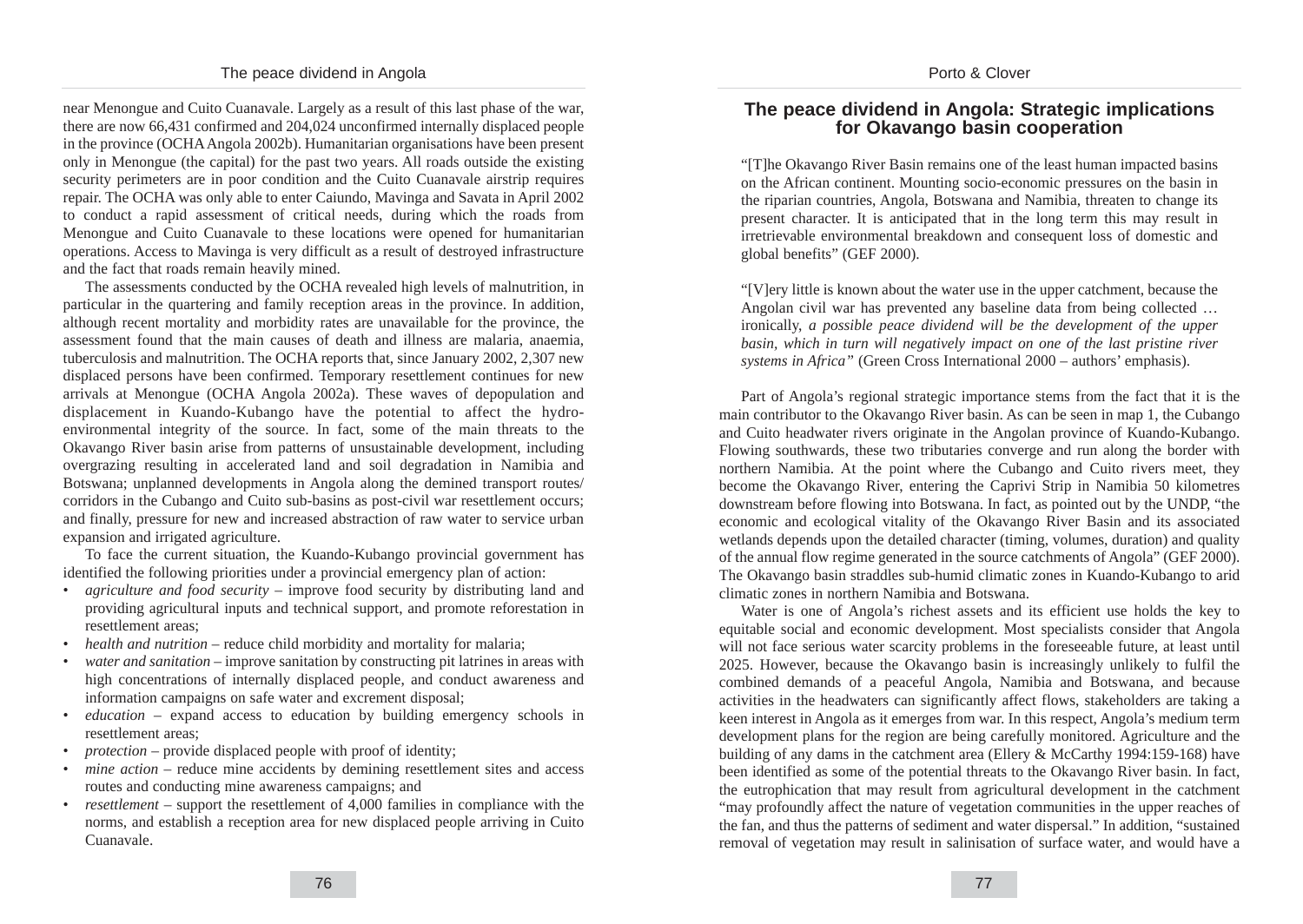large impact on the ecosystem" (Ellery & McCarthy 1994). In this sense, "the root causes lie with patterns of socio-economic development – population growth, urbanization and industrialisation" (Ellery & McCarthy 1994:4). As highlighted by Green Cross International (2000):

"[T]he development of any dams will alter the pulsed nature of the flooding, with detrimental environmental effect in the delta. Agricultural runoff will change the nutrient loads, impacting on one of the basic elements of the aquatic ecosystem functioning in the delta."

While upstream abstraction of pollution reduces river flows and water quality downstream, it is also important not to lose sight of the less obvious fact that downstream developments can generate harm upstream unless riparian states share similar values concerning biodiversity and natural heritage. The spread of alien species may be presented as an example of this. Likewise, the Cubango River, which forms part of the international boundary between Angola and Namibia, has the potential for positive or negative externalities.

Development plans generally require significant increases in water use, but these are often premised on mutually exclusive claims for water that have the potential to cause tensions between countries. When countries are able to move beyond an approach premised on maximising usage for individual states, to a system-wide perspective, the potential of cooperative management to increase economic growth, environmental management, and geopolitical stability is raised considerably.

The need for interstate coordination with regard to the Okavango River basin led the three riparian countries to meet in Windhoek in 1993 and to establish the Permanent Okavango River Basin Water Commission (OKACOM) in September 1994. OKACOM represents the most important institutional structure where, through negotiation, all transboundary water issues can be resolved. OKACOM includes the presence of high-level interministerial representation to advise on technical and policy issues. Until recently, the civil war and UNITA's effective control of the province of Kuando-Kubango have mitigated against a stronger involvement of the Angolan government in OKACOM. Nevertheless, "the countries have made it clear that they intend to continue this reliance on OKACOM to address technical and policy issues regarding water resources in the basin" (GEF 2000). Furthermore, OKACOM's mandate entails the involvement of relevant NGOs in monitoring, research, awareness-raising, advocacy and policy development.

The need for coordination at regional level, as well as at national level between the relevant agencies has been recognised as a critical priority. There are no clear international standards for cooperative water management. Though a range of recognised principles and precedents exist, many are conflicting. Generally, the starting points for negotiation are the principles of *equitable and reasonable utilisation* and of *no significant harm*. Politics plays a prominent role in securing such agreements for cooperation, but necessitates that negotiations and opportunities for joint development are not constrained by capacity imbalances and an inability to analyse and inform policy positions. In this regard, the Angolan sector faces considerable constraints. The country's water resource potential, both surface and groundwater, has not been properly assessed. Water policy and the necessary regulatory framework are not properly defined. In fact, the World Bank has found that almost all of the 187 hydrometric stations that existed in 1975 have been out of service and, at present, only five hydrometric stations, mostly in and around Luanda, are operational. In addition, trained manpower and institutional capacity are largely absent, and the bank found that less than 10 Angolan hydrologists work in the country's public sector. Basic services such as water supply and sanitation are in a very poor state as a result of the lack of infrastructural investment, shortages of replacement equipment and inadequate maintenance. As highlighted by the bank, the institutional situation is further complicated by a lack of technical and managerial capacity in the operating entities and limited commercial experience. Despite Angola's prominent water contribution to the Zambezi, Cunene and Okavango rivers, its lack of capacity has consequently limited its involvement in riparian dialogue for regional cooperation in integrated water resource management (African Water Resources Management Initiative 2000). This lack of capacity is also felt at regional level:

"[W]hile OKACOM has the mandate to convene all relevant agencies and institutions, in practice this has been difficult to effect since governments' professional resources are severely stretched. Effective consultation and coordination at national and regional level is therefore an essential pre-condition for the successful formulation and implementation of an integrated management plan" (GEF 2000).

World Bank support was therefore requested by the Ministry of Energy and Water to launch a water resource management project within a larger Angolan water sector development project that was under preparation for World Bank credit. Following discussions with the ministry, the National Directorate for Water and representatives of the government of Norway, a new programme of support was agreed upon. The World Bank and the Norwegian Energy and Water Resources Administration will provide technical assistance to the National Directorate for Water to undertake a review of policy, as well as legal and institutional issues towards the development of a cross-sectoral policy in Angola.

After the end of hostilities in Angola, the three riparian countries have the opportunity to look at cross-sectoral issues such as regional development and poverty reduction, health, power and food production (agricultural productivity, livestock). Cooperation is fundamentally a political activity, informed by economics that guide the implementation of water resource management decisions. Activities such as collaboration on improved drought management and mitigation strategies, the exploration of hydropower to promote tourism and economic integration can all be